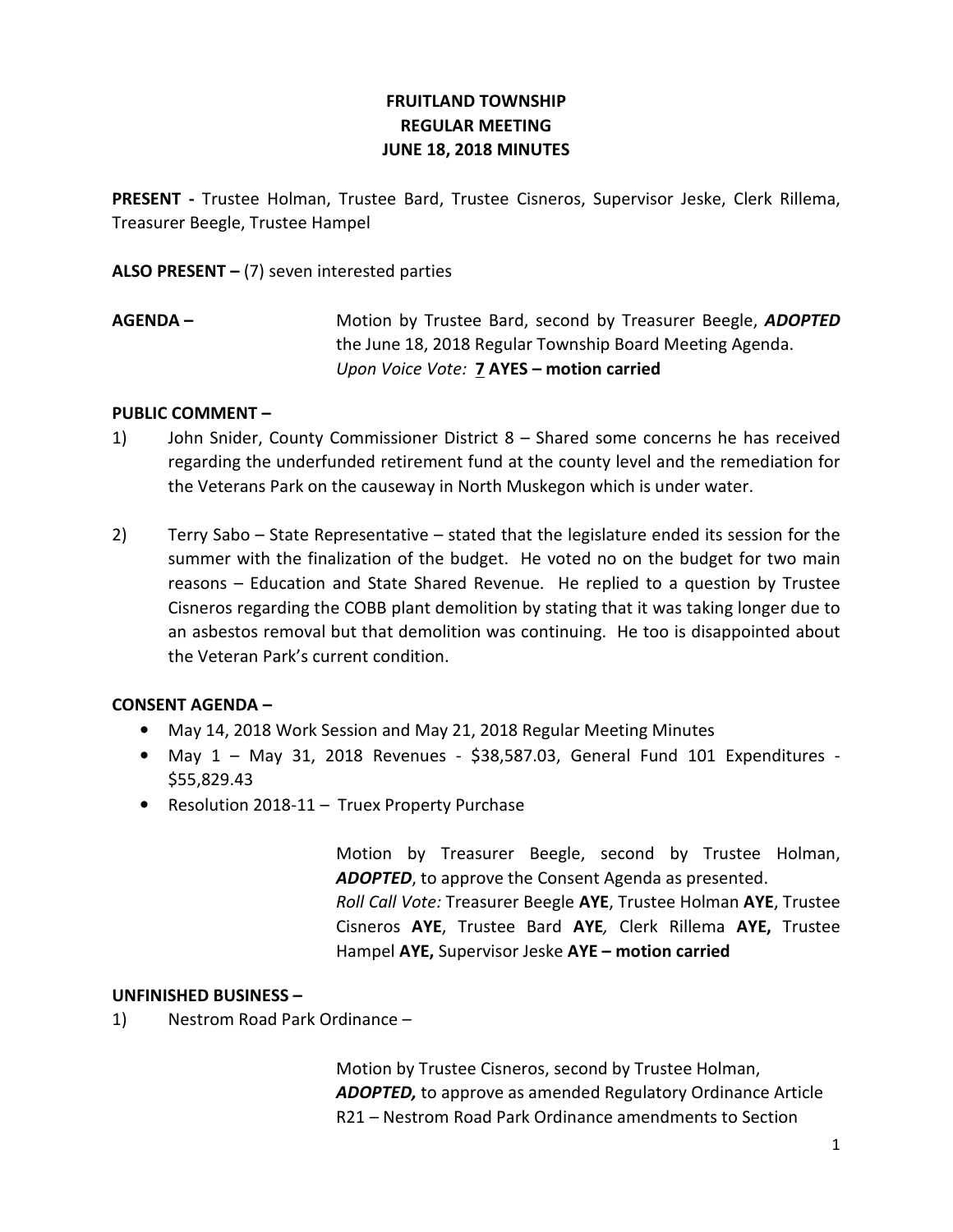#### FRUITLAND TOWNSHIP JUNE 18, 2018 REGULAR MEETING MINUTES

 R21.05 Prohibited Activities by adding to b. – or designated areas and to l. -/fish shanty's. This will be sent back to Parks & Recreation for their review. Roll Call Vote: Trustee Cisneros AYE, Trustee Holman AYE, Trustee

Bard NAY, Trustee Hampel AYE, Treasurer Beegle NAY, Clerk Rillema AYE, Supervisor Jeske AYE – motion carried

### NEW BUSINESS –

1) Cemetery – Bids for Tree Removal

 Motion by Clerk Rillema, second by Treasurer Beegle, ADOPTED, to accept the bid from Dale's Tree Service in the amount of \$1,675.00 to remove and clean up the fallen Maple Tree and two additional maple trees at the cemetery. Roll Call Vote: Clerk Rillema AYE, Treasurer Beegle AYE, Trustee Hampel AYE, Trustee Bard AYE, Trustee Holman AYE, Trustee Cisneros AYE, Supervisor Jeske AYE – motion carried

Supervisor Jeske will call Dale's to gain further explanation on their quote and will inform the Board if it is different than our interpretation.

2) Offer of Employment for Part-time Maintenance Position

Motion by Trustee Bard, second by Trustee Holman, **ADOPTED**, to hire Jeffrey "Steve" Brock for the part-time maintenance position at a rate of \$12.00 an hour with a start date of June 25, 2018 and increase Ecology Station Attendant John Sorenson's rate of pay to \$12.00 an hour to be in alignment with other staff. Roll Call Vote: Trustee Bard AYE, Trustee Holman AYE, Treasurer Beegle AYE, Trustee Hampel AYE, Trustee Cisneros AYE, Clerk Rillema AYE, Supervisor Jeske AYE – motion carried

#### PUBLIC COMMENT –

- 1) Bob Murray, 5582 Duck Lake Road Suggested that future quotes for bids have spec sheets so each contractor/vendor is bidding apples to apples.
- 2) Dan Sutherland, 2983 N. Scenic requested that the stairway at McMillan Road End be inspected for any loose fasteners or repairs needed. He also stated that the invasive species of Bittersweet is quite prevalent and may need to be abated at the road end as it is spreading.

ANNOUNCEMENTS/COMMUNICATIONS – Clerk Rillema received the PINS Stats for May and will place on file. There were 10 property checks, 23 calls for service, 21 traffic stops, 13 reports and 0 traffic crashes. Trustee Bard stated that while reviewing invoices, she noticed the